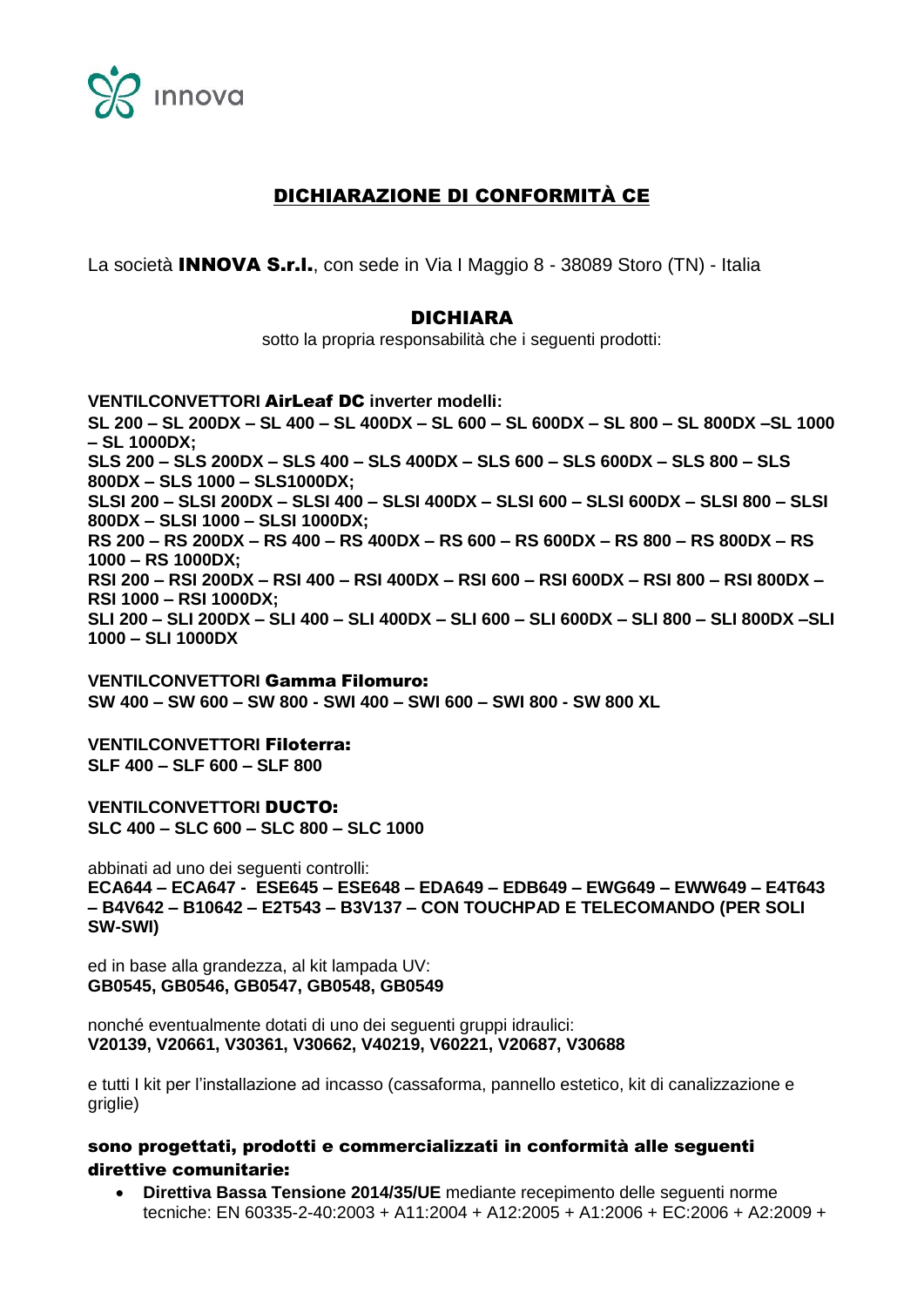A13:2012 + A13/EC:2013, EN 60335-1:2002 + A11:2004 + A1:2004 + A12:2006 + A2:2006+ A1/EC:2007 + A13:2008 + EC:2009 + EC:2010 + A14:2010 + A15:2011.

- **Direttiva EMC 2014/30/UE**, mediante recepimento delle norme tecniche: EN 55014-1:2006 + A1:2009 + A2:2011, EN 61000-3-2:2014, EN 61000-3-3:2013, EN 55014-2:2015, EN 62233:2008.
- **Direttiva RoHS 2011/65/EU**

Ultime due cifre dell'anno in cui è stata apposta la marcatura CE: 21

Storo 20/01/2021

Amministratore unico: Oreste Bottaro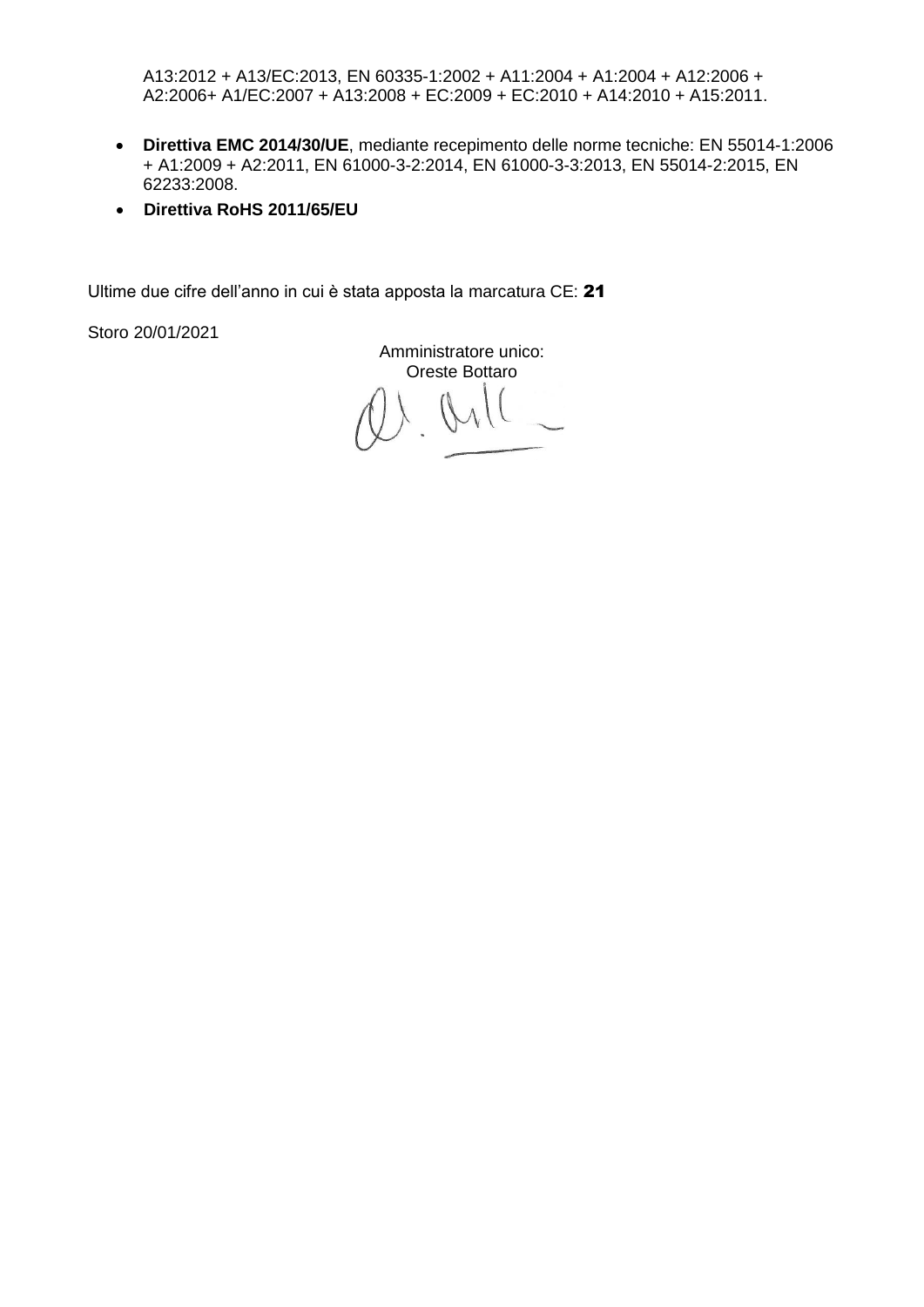

## DECLARATION OF CE CONFORMITY

INNOVA S.r.l., based in Storo (TN), Via I Maggio 8 - 38089 - Italia DECLARE under its responsibility that the following products:

AirLeaf DC **inverter Fan coils models SL 200 – SL 200DX – SL 400 – SL 400DX – SL 600 – SL 600DX – SL 800 – SL 800DX –SL 1000 – SL 1000DX SLS 200 – SLS 200DX – SLS 400 – SLS 400DX – SLS 600 – SLS 600DX – SLS 800 – SLS 800DX – SLS 1000 – SL1000DX SLSI 200 – SLSI 200DX – SLSI 400 – SLSI 400DX – SLSI 600 – SLSI 600DX – SLSI 800 – SLSI 800DX – SLSI 1000 – SLSI 1000DX; RS 200 – RS 200DX – RS 400 – RS 400DX – RS 600 – RS 600DX – RS 800 – RS 800DX – RS 1000 – RS 1000DX RSI 200 – RSI 200DX – RSI 400 – RSI 400DX – RSI 600 – RSI 600DX – RSI 800 – RSI 800DX – RSI 1000 – RSI 1000DX SLI 200 – SLI 200DX – SLI 400 – SLI 400DX – SLI 600 – SLI 600DX – SLI 800 – SLI 800DX –SLI 1000 – SLI 1000DX**

Filomuro **Fan coils models: SW 400 – SW 600 – SW 800 - SWI 400 – SWI 600 – SWI 800 - SW 800 XL**

Filoterra **Fan coils models: SLF 400 – SLF 600 – SLF 800**

DUCTO **Fan coils models: SLC 400 – SLC 600 – SLC 800 – SLC 1000**

combined with one of controller: **ECA644 – ECA647 - ESE645 – ESE648 – EDA649 – EDB649 – EWG649 – EWW649 – E4T643 – B4V642 – B10642 – E2T543 – B3V137 – CON TOUCHPAD E TELECOMANDO (ONLY FOR SW-SWI)**

and with UV lamp: **GB0545, GB0546, GB 0547, GB0548, GB0549**

as well as possibly equipped with one of the following hydraulic kits: **V20139, V20661, V30361, V30662, V40219, V60221, V20687, V30688**

### are designed, manufactured and commercialized in compliance with the following EEC Standards:

 **LV Directive 2014/35/UE** with following technical standards: EN 60335-2-40:2003 + A11:2004 + A12:2005 + A1:2006 + EC:2006 + A2:2009 + A13:2012 + A13/EC:2013, EN